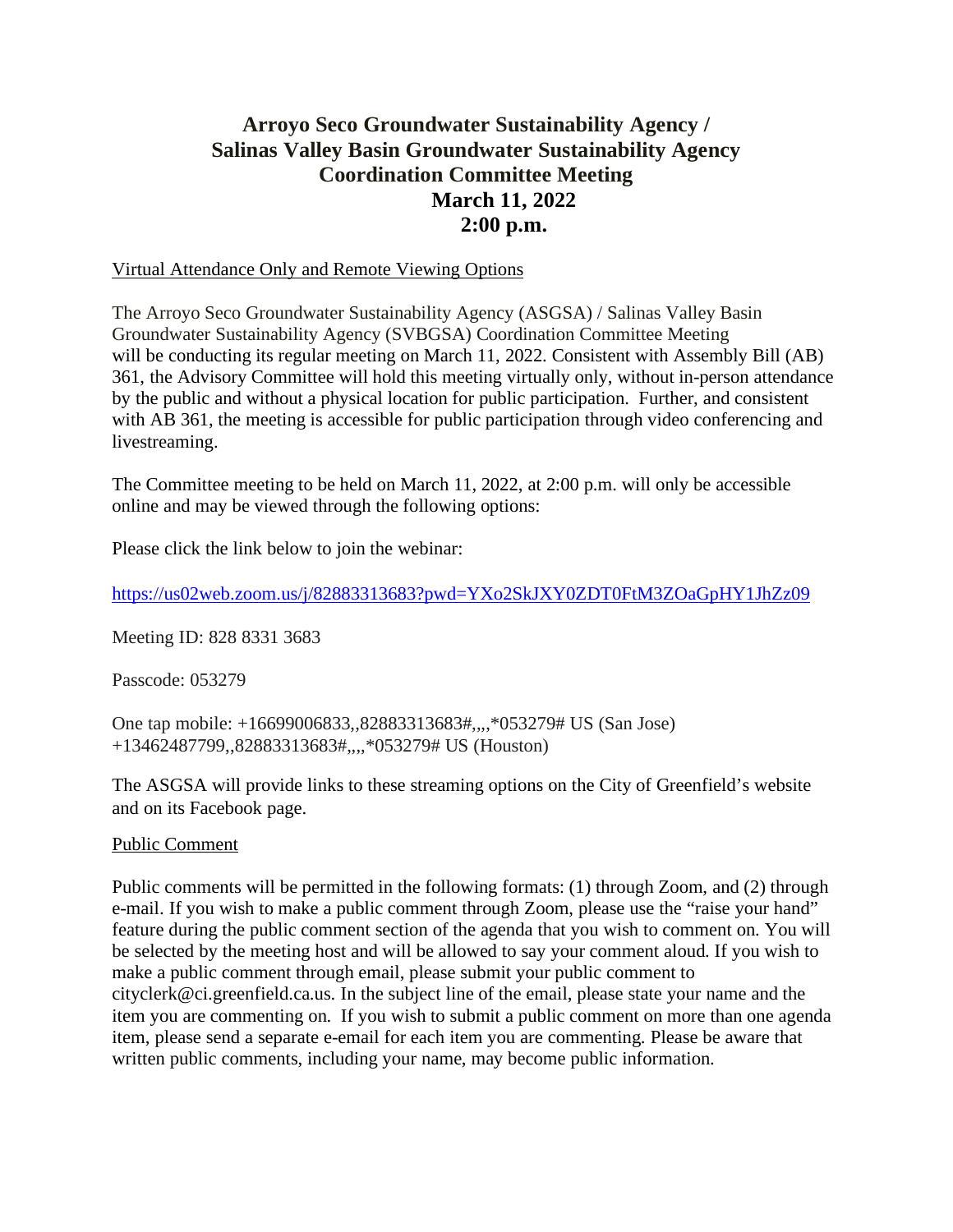

# **Arroyo Seco Groundwater Sustainability Agency / Salinas Valley Basin Groundwater Sustainability Agency Coordination Committee Meeting**

**599 El Camino Real Greenfield, CA 93927**

**Meeting Agenda March 11, 2022 2:00 P.M.**

**The Arroyo Seco Groundwater Sustainability Agency/Salinas Valley Basin Groundwater Sustainability Agency Coordination Committee will be conducting its regular meeting on March 11, 2022. Given the current Shelter-in-Place Order covering Monterey County and the Social Distance Guidelines issued by Federal, State, and Local Authorities, the Agency is implementing changes for attendance and public comment. The Groundwater Sustainability Agency meeting to be held on March 11, 2022 at 2:00 p.m. will only be accessible online. Please review the Agency's Attendance and Public Comments Changes Due to COVID-19 for further information.** 

## **PLEASE TURN OFF CELL PHONES AND PAGERS**

- **A. CALL TO ORDER**
- **B. ROLL CALL**
- **C. PLEDGE OF ALLEGIANCE**

## **D. PUBLIC COMMENTS FROM THE AUDIENCE REGARDING ITEMS NOT ON THE AGENDA**

This portion of the Agenda allows an individual the opportunity to address the Agency on any items not on closed session, consent calendar, public hearings, and Agency business. Under state regulation, **no action can be taken on non-agenda items, including issues raised under this agenda item.** Members of the public should be aware of this when addressing the Agency regarding items not specifically referenced on the Agenda. **PLEASE NOTE:** Given the current Shelter-in-Place Order covering Monterey County and the Social Distance Guidelines issued by Federal, State, and Local Authorities, the Agency is implementing changes for attendance and public comment. Please review the Agency's Attendance and Public Comments Changes Due to COVID-19 for additional information. Please be further aware that all public comments must be submitted via email to the following email address: [cityclerk@ci.greenfield.ca.us.](mailto:cityclerk@ci.greenfield.ca.us)